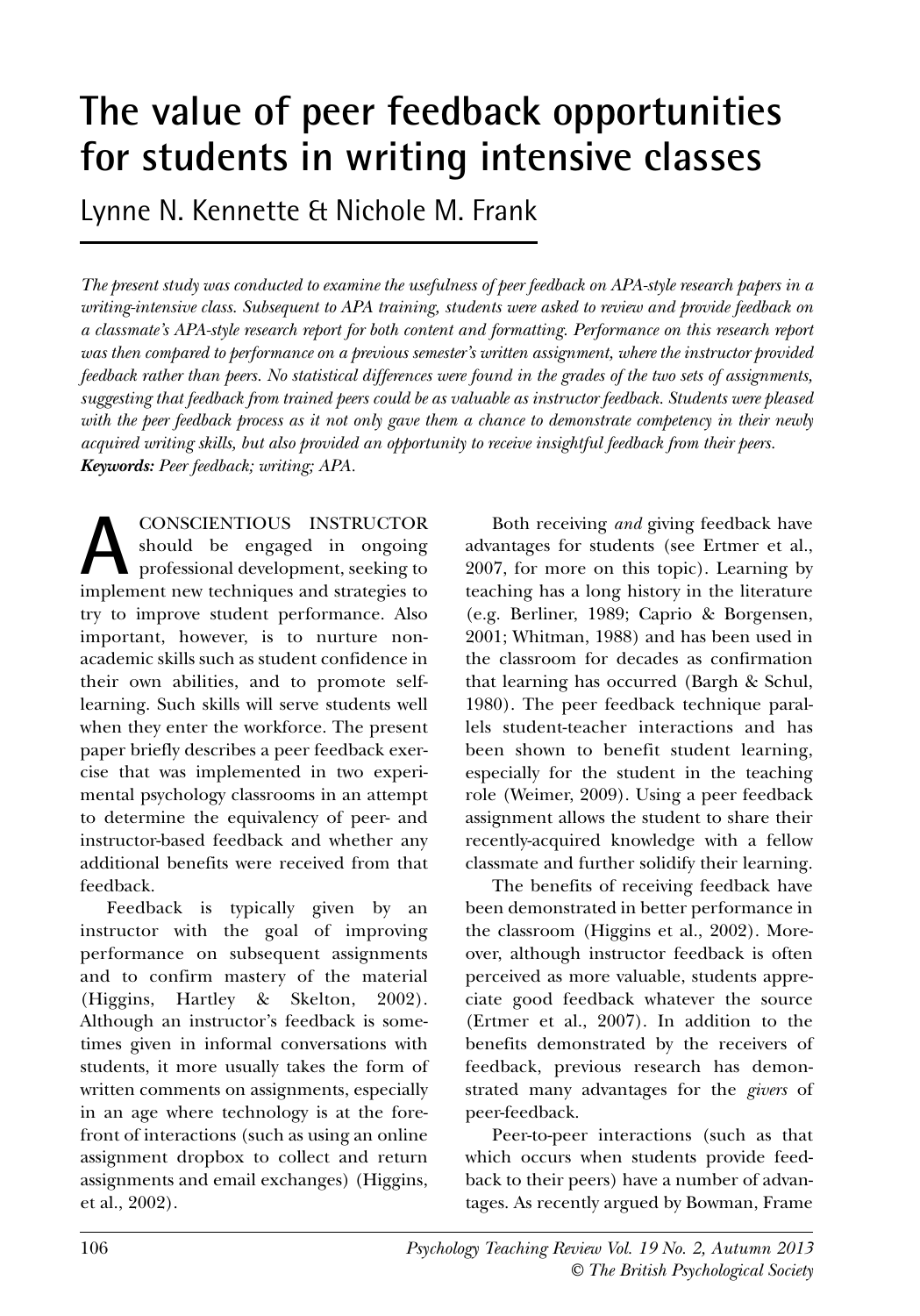and Kennette (2013), it allows a bridging of the gap between expert instructors and novice students. That is, because students have a similar knowledge network, the feedback they provide is at the level of the student, thereby helping student make additional connections and see information that they may not be able to see on their own (Bowman, Frame & Kennette, 2013). Additionally, this encourages deeper pro-cessing and metacognitive understanding (Xun & Land, 2004) as well as a number of important skills for later employment (e.g. working collaboratively; Ballantine & McCourt-Larres, 2007).

Most of the students providing feedback engage in higher-order thinking skills, such as critical thinking, that go beyond the more basic-level thinking required to complete the assignment (Lui, Lin, Chiu & Yuan, 2001). By analysing others' work, they are able to think more deeply about their own work, and subsequently achieve better learning outcomes (Ertmer et al., 2007). By providing feedback, students may get a chance to read an example of a superior paper and can make use of some of these techniques or styles in their own writing (Ertmer, 2007).

However, as Cho and Cho (2011) recently pointed out, very little attention is given to examining the benefits of the students providing feedback to their classmates. In a recent study, Cho and MacArthur (2011) examined whether benefits of the peer feedback process could be attributed to the mere fact of reading another's paper, or whether they stemmed from the act of reviewing and providing feedback. One group of students only read their peer's paper, while another group of students commented on it. The students who reviewed their classmates' assignment did significantly better on a paper later in the semester, as compared to the students who had only read a classmates' assignment. The researchers speculate that the processes of detecting problems in the original paper and proposing a solution were paramount to explaining this advantage.

In addition, there is evidence that students who give feedback may reap psychological benefits from the feeling of having helped someone, and being able to demonstrate that they have learned something, as well as feelings of competency and personal value because peers were providing significant contributions to classmates (Berliner, 1989; Caprio & Borgensen, 2001; Whitman & Fife, 1988).

The present paper examines a peer feedback exercise that was implemented in two experimental psychology classrooms in an attempt to determine the equivalency of peer and instructor feedback and whether any additional benefits were acquired from that feedback.

## **Method**

## *Participants*

This research was conducted in two different third-year university psychology laboratory classes at an American university: Learning & Memory, and Cognitive Psychology. Each class had an enrollment between 7 and 18 students. Third and fourth-year undergraduate psychology majors participated as part of their normal course activities. As such, demographic information was not explicitlycollected and gender is the only demographic data available to describe the sample. In the first semester (2008), approximately 83.33 per cent of the sample was female; in the second semester (2009), females made up 79.63 per cent of the sample.

## *Materials and procedures*

Each course consisted of a series of learning units that demonstrated prominent principles in their respective fields via several experiments. For example, in the Learning & Memory class, students observed classical conditioning in fish *(Betta splendens)*; in the Cognitive class, students studied the effect of word-relatedness on the creation of false memories. Students of both classes were asked to write two research reports during the semester. The first paper was an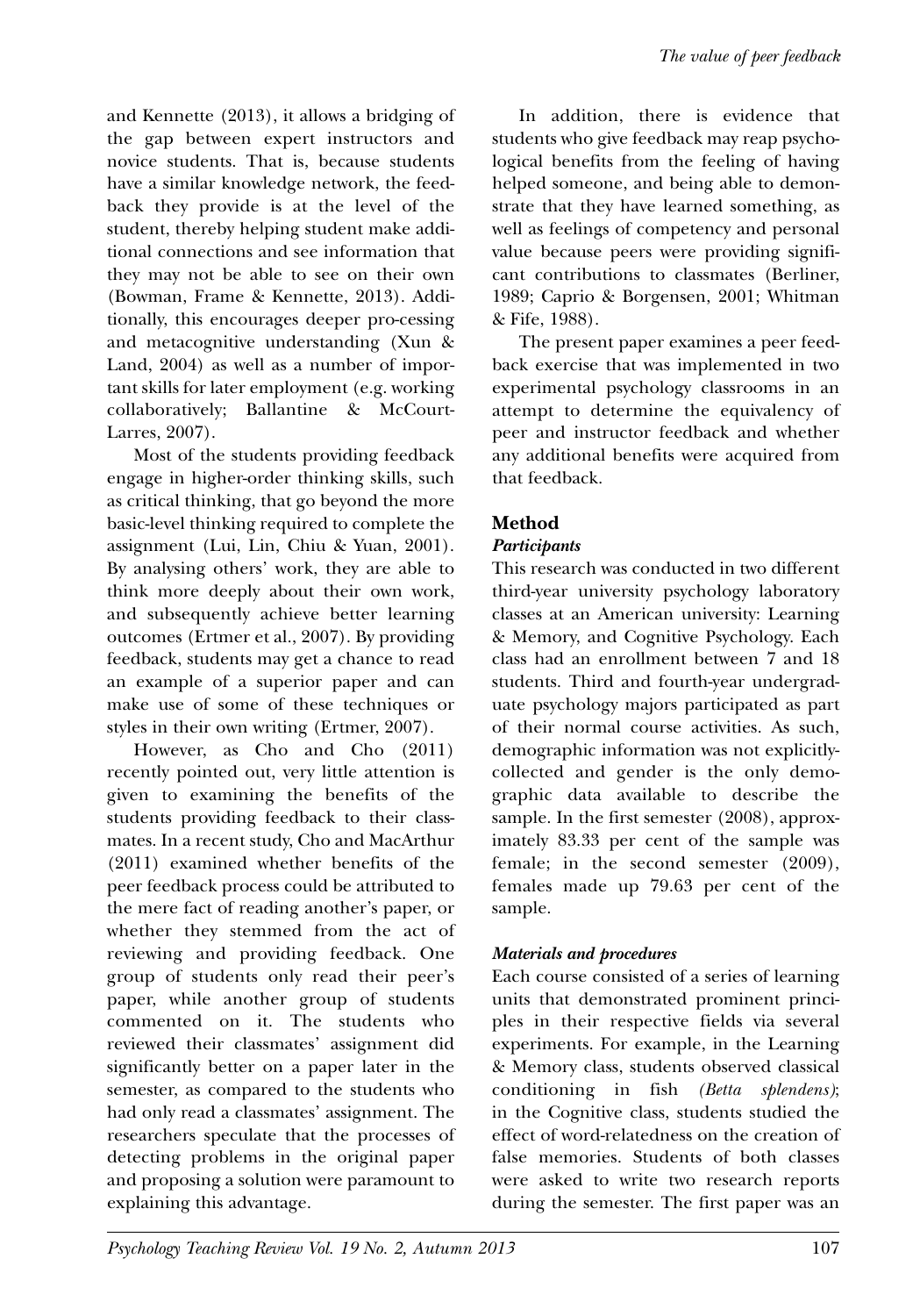APA-style report on an experiment conducted at the beginning of the semester. The second, at the end of the semester, was an APA-style proposal that required them to extend one of the experiments conducted during the semester (of their choosing). In the first semester, students received feedback from the instructor on their draft. In the second semester, after rough drafts were completed, students were randomly assigned a paper and asked to give constructive feedback to their peer in order to help improve their assignment. Students were given several days to exchange papers with their assigned peer, review it, and then return it to its author. They were then given several more days to incorporate the received feedback and to finalise their paper prior to submission to the instructor. Instructors then graded the final submission. To ensure consistency across sections and courses (and thus comparability) and to ensure that grades were objective, both instructors used the same detailed grading rubric for all papers involved in the data analysis.

#### **Results**

#### *Quantitative results*

A 2 (instructors) x 2 (semesters) ANOVA showed that marks on the final paper did differ by semester and instructor (*F*(3)=5.83, *p*<.05). Post-hoc Tukey's HSD revealed that marks did not differ by class (Learning & Memory: *p*=.681; Cognition: *p*=.734). Thus, the groups were collapsed to more directly compare the effects of the peer feedback by semester, as the peer feedback assignment was only present during the second semester. As evidenced by Figure 1, this analysis did not show significant differences for assignment grades by semester (*t*(43)=.707, *p*=.483, *d*=.22). In addition, there was no significant difference in the students' final grades (Table 1; (*t*(43)=1.41, *p*=.165, *d*=.46).

#### *Qualitative observations*

Examination of students' comments paired with an informal reflection upon their experience provided further insight into the value of this type of assignment. Students in the peer feedback course (2009 semester) were asked to provide the instructor with feedback via email about this activity should they have comments to share. Although very few students sent instructors email, those who did had interesting comments to share.

Of specific relevance to the writing process, it is possible that peer feedback allowed students to formulate more thoughtful or insightful questions about their own papers to the instructor. This is an observation made in comparison to the previous semester's questions that appeared to be more superficial in nature, such as asking the instructor for clarification, or pointing to a grammatical error. Students also seemed to appreciate the feedback they received from their peers, as evidenced by non-elicited feedback from students. It is important to note that these are merely observations from the instructors and no formal qualitative analyses were performed on these data.

There is also evidence for additional benefits in writing-intensive classes such as the courses in the present study. It appears to be possible that students had absorbed the writing principles learned throughout the

| UY SUMUSULI. |                    |                       |
|--------------|--------------------|-----------------------|
|              | 2008<br>(Baseline) | 2009<br>(Peer review) |
| Mean         | 86.24              | 88.71                 |
| <b>SFM</b>   | 1.50               | 1.21                  |

**Table 1: Breakdown on final grades by semester.**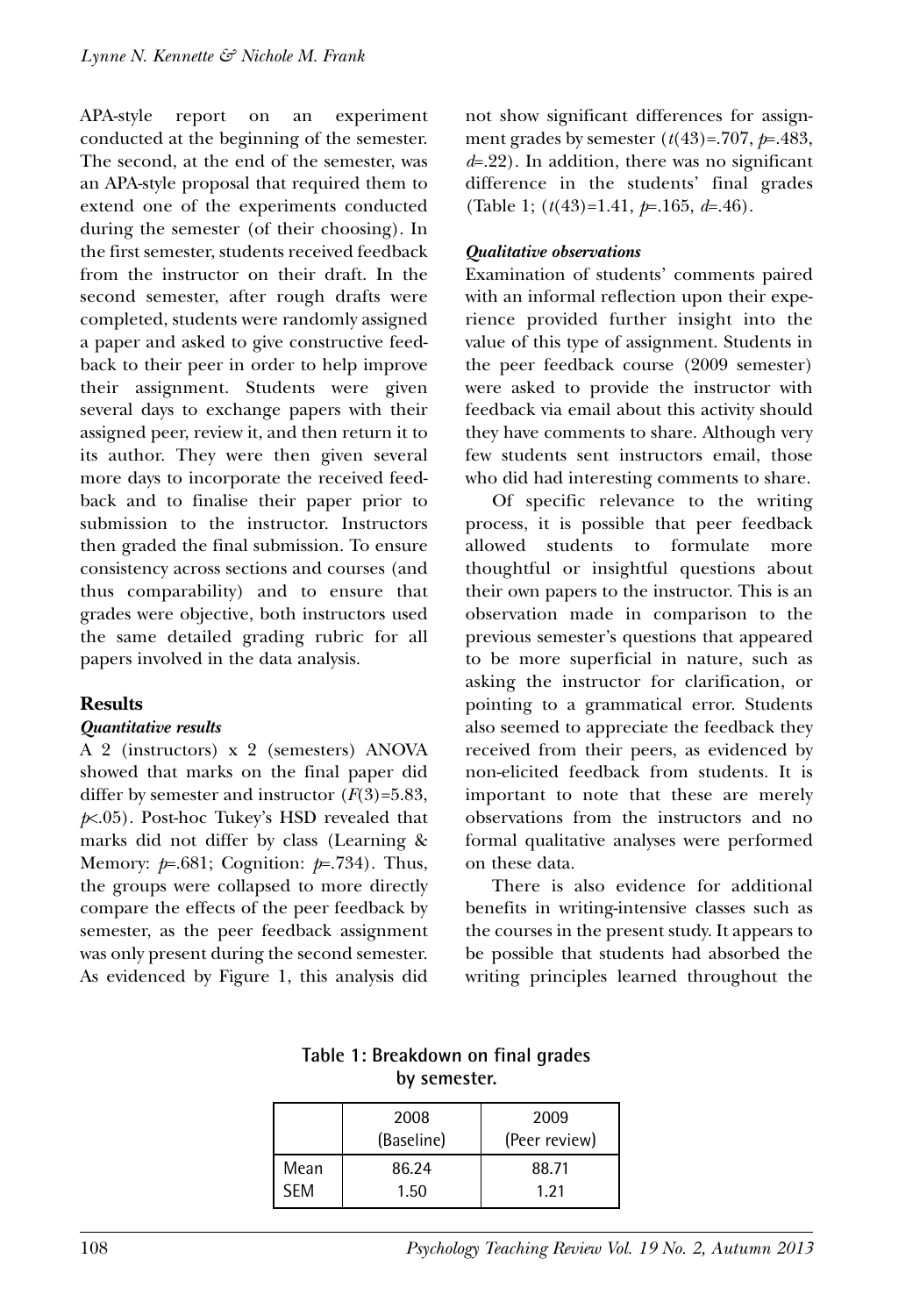

**Figure 1: Final assignment grades (%) by semester. This difference is not significant.**

class. For example, student feedback on papers were similar in nature to the earlier comments made by the instructor on the previous paper (e.g. 'What do you mean by this?', 'Explain more', 'What about theory X?', etc.) Whether these behaviours were simply mimicked from previous feedback received or truly learned and led to a fundamental understanding of the scientific writing process cannot be speculated from the research presented here. However, comments appeared to be valuable, relevant, and not simply compliments to the writer (rarely a powerful use of feedback; Hattie & Timperley, 2007).

## **Discussion**

The present study demonstrates that students' writing performance benefits from having peers provide feedback on their writing as much as receiving an instructor's feedback. Research (Luttrell et al., 2010) has

explored whether APA training alone could be responsible for improved writing quality because it encourages students to write logically. However, this thesis was not supported in their investigation, suggesting that it is the peer feedback process that results in the advantage shown in the present paper, and not the mere fact of learning about APA writing. The notion that the feedback process itself leads to better learning of writing is also in line with the findings of Cho and MacArthur (2011) described earlier.

The lack of differences found does not necessarily mean that students did not benefit from the activity. Peer feedback provides students with additional learning opportunities. It may also allow for the development of more general benefits, which may not be immediately evident. There is evidence for these additional benefits, however, as described in the introductory section of this paper (e.g. Berliner, 1989;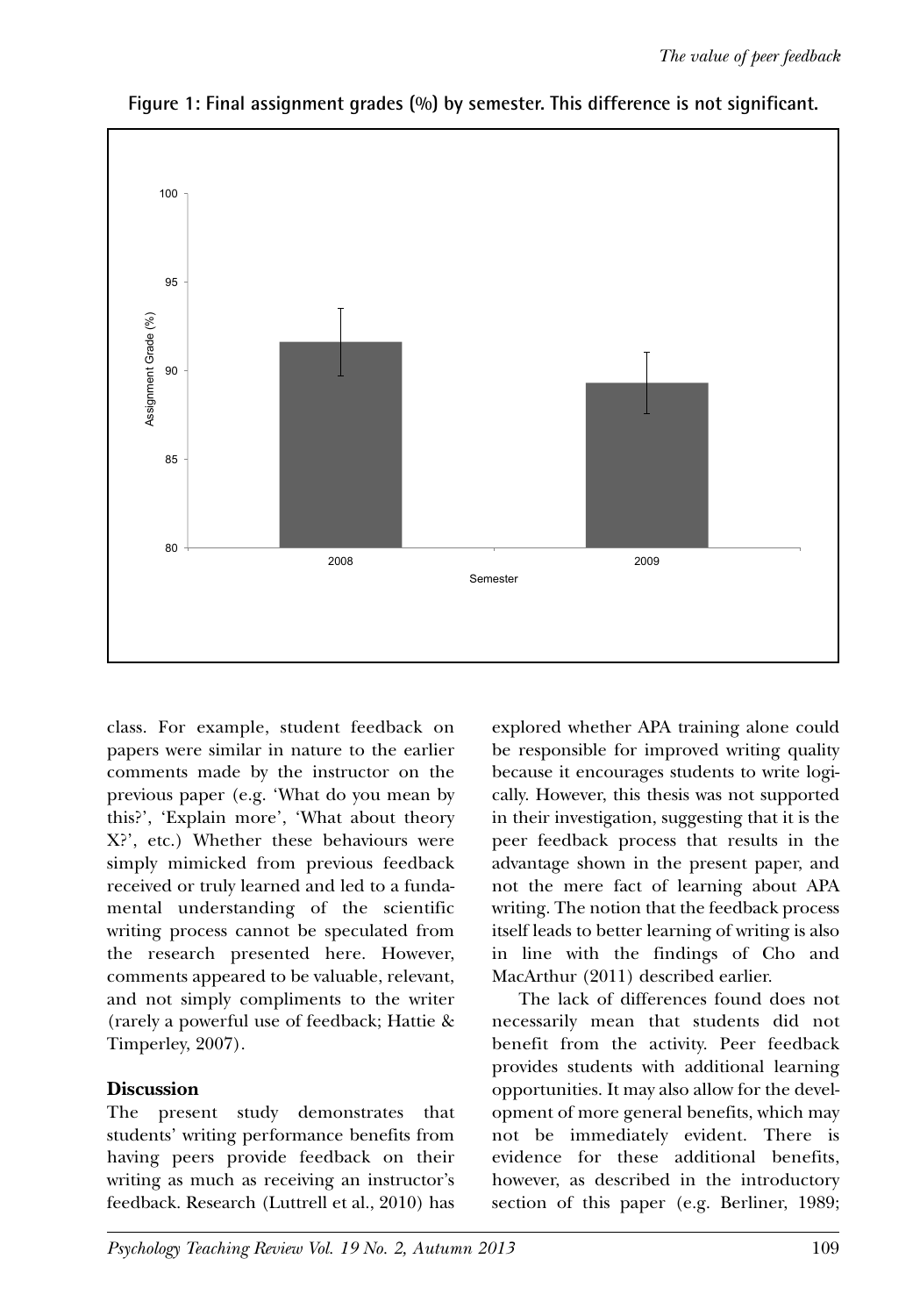Caprio & Borgensen, 2001; Whitman & Fife, 1988). However, the authors acknowledge that more research is necessary to determine whether some (or all) of this benefit could be due to order effects because peer feedback followed instructor feedback earlier in the semester. Although this event of providing students with instructor-generated feedback occurred for all students (in both semesters), future studies could examine whether peer feedback produces an effect when implemented early in a semester.

One possible limitation of this study is the small number of students enrolled in the 2008 Cognition course. Although the present study had low statistical power, significant differences might have surfaced with a larger sample size, as suggested by the reported effect sizes (Cohen's *d*). Future studies should undertake replication of these effects and provide confirmation that peer feedback shows benefits beyond instructor feedback. It may also be interesting to employ a longitudinal design to examine the possibility of delayed benefits from feelings of self-worth associated with giving feedback to a peer. Of additional interest could have been the topic that students chose. The sample in the present study was too small to ascertain whether topic selection could mediate (or perhaps moderate) any relationship that exists between receiving (or giving) peer feedback and outcomes (grade, self-esteem, etc.). However, this would be an interesting avenue to pursue in future investigations.

Finkel (2011) recently found that through the process of peer feedback, students developed a more positive opinion of the technique, so this may be a technique that gains incremental benefits as its frequency of use increases. Future studies should examine the relationship between the frequency of peer feedback assignments and additional (or more pronounced) benefits for students.

The present study also provides some evidence that giving students the opportunity to provide peer feedback builds confidence and verifies understanding of the course material and good-writing principles. In addition, it shows that peer feedback does not squander learning opportunities or hinder student comprehension and subsequent classroom performance. These findings confirm the conclusions of others (e.g. Ertmer, 2007; Topping, 1998) and illustrate that students can both appreciate and benefit from peer feedback. Of notable importance, using peer feedback may be advantageous for educators as well, allowing the instructor to spend less time providing feedback on assignments and making better use of their time helping individual students who require more one-on-one assistance.

## **About the Authors**

**Lynne N. Kennette** Durham College, School of Interdisciplinary Studies. Formerly of Wayne State University.

#### **Nichole M. Frank**

Formerly of Wayne State University.

#### **Correspondence Lynne N. Kennette**

Durham College, School of Interdisciplinary Studies, 2000 Simcoe St. North, Oshawa, Ontario L1H 7K4, Canada. Email: lynne.kennette@durhamcollege.ca